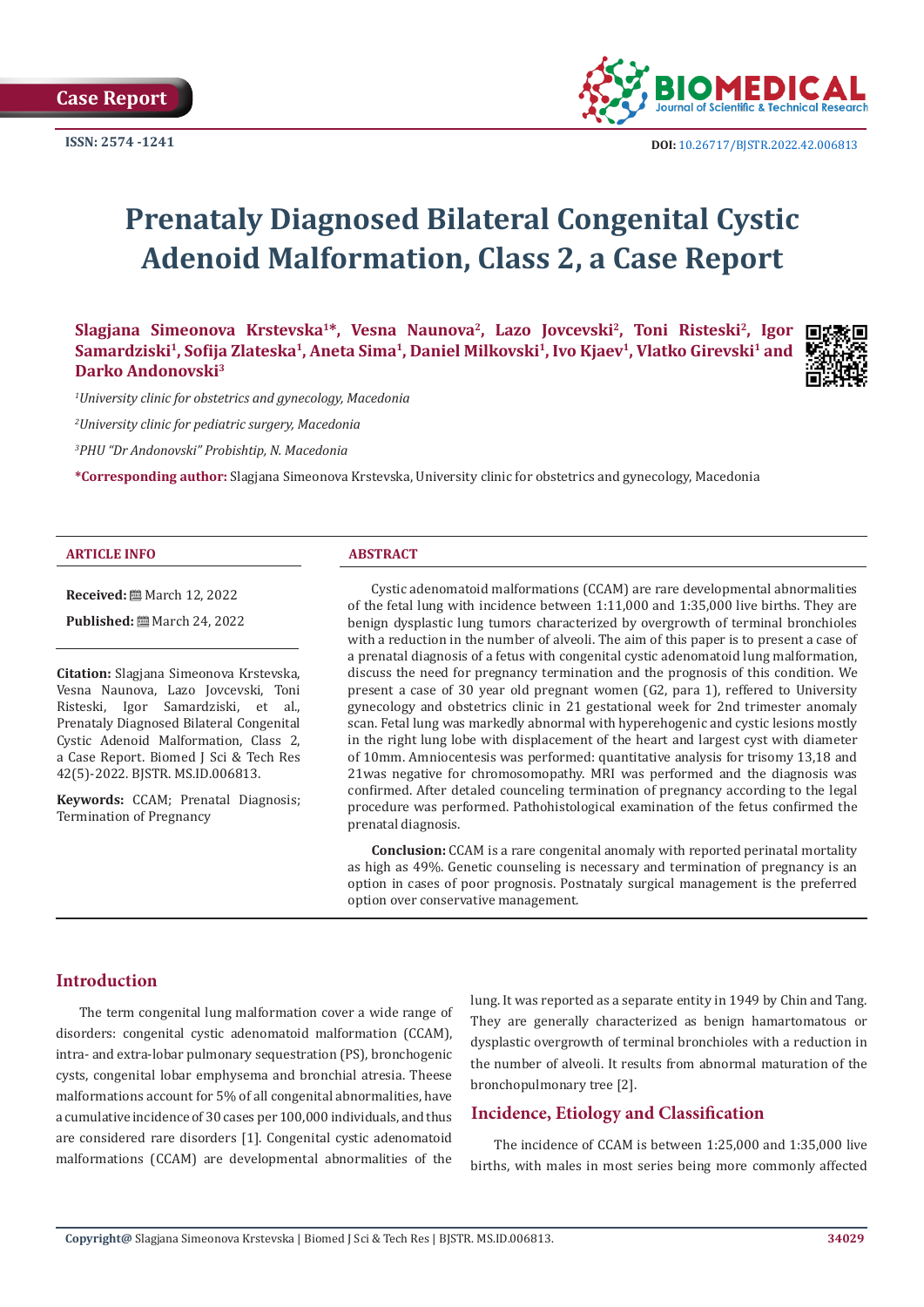[2]. The etiology of the entity remains unknown. Hamartomatous change in the terminal bronchioles or an arrest in their embryological development between 7 and 15 weeks of gestation is suspected. Decreased apoptosis also plays a role. The related genes in the pathogenesis are HOXB5, Fgf7, and PDGFB. Exaggerated signaling of the fibroblast growth factor 10 (FGF10) may be responsible for the formation of cystic-like structures during early lung development. FGF10 contributes to lung morphogenesis through its receptor FGFR2, and its signaling is down-regulated. There is increased expression of airway epithelial markers as well as dysregulated expression of genes related to the Ras and several kinases signaling pathways. Also mutations in the DICER1 gene leads to the formation of cystic airways, disruption of branching morphogenesis and mesenchymal expansion, features similar to pleuropulmonary blastoma. There is currently debate about the pathological classification of CTM [1]. Adzick et al. differentiated CCAM to macrocystic and microcystic types.

According to the 2002 Stocker classification, the term congenital pulmonary airway malformation (CPAM), can replace the former CCAM and includes five types:

- **1.** Type 0 (bronchial type, formerly described as acinar dysplasia), bronchial-type airways separated only by abundant mesenchymal tissue.
- **2.** Type 1 (the bronchial/bronchiolar type) and
- **3.** Type 2 (the bronchiolar type) are characterized by cysts >2 cm in diameter and multiple small cysts, respectively.
- **4.** Type 3 CPAM (the bronchiolar/alveolar type): the lesion is solid, and not cystic, because of the excess of bronchiolar structure separated by airspaces that resemble late fetal lung.
- **5.** Type 4 CPAM (the peripheral type) is characterized by peripheral thin-walled, often multiloculated cysts.

CCAM is usually unilateral, mostly left-sided. The significance of bilateral lesions may relate to a genetic predisposition to an underlying cell signalling issue and perhaps increase the likelihood of a predisposition to subsequent malignant change within the CCAM or elsewhere in the lung. Rarely association with aneuploidy is found. Compression of the heart and the vena cava leading to mediastinal shift, polyhydramnios, and fetal hydrops may occur. Moreover, skeletal anomalies, Potter's syndrome and gastrointestinal atresia may be additional findings [3].

# **Diagnosis, Differential Diagnosis**

CCAM is usually identified during the anatomy ultrasound scanning of the second trimester. Prenatal diagnosis of CCAM has increased due to the advances in antenatal sonography. It can be used to assess size, location, characteristics (macro or microcystic, solid, or mixed lesions), and volume changes with growth, as well as blood supply, mediastinal shift, pleural effusion, or other signs of fetal hydrops. Moreover, the 3D sonographic evaluation allows all cystic lesions within the studied volume to be seen as opaque or echogenic. MRI is another useful tool for imaging CCAM in addition to ultrasound useful both to detect a systemic arterial blood supply and any complications. The differential diagnosis includes bronchopulmonary sequestration, bronchogenic cyst, neurenteric cysts, congenital lobar emphysema, and diaphragmatic hernia [2].

#### **Poor Prognosis and Termination of Pregnancy**

Poor prognostic findings are hydrops fetalis, ascites, polyhydramnios, bilateral lung involvement, and a lung-to-thorax transverse area ratio of less than 0.25. The cystic adenomatoid malformation volume ratio which is defined as the estimated volume of the lung lesion divided by head circumference is used to predict prognosis. A ratio >1.6, leads to a poorer prognosis (80% increased risk of fetal hydrops) [1,2]. The increase of the cardiomediastinal shift angle, a novel measure of mediastinal shift, has been significantly associated with an adverse perinatal outcome of CTM. Genetic counseling is necessary and pregnancy termination is an option in cases of poor prognosis. The peak CCAM growth is expected to occur by the 28th gestational week and then the cysts may decrease in size in 20% of the cases. Delivery should be planned in tertiary centres with a neonatal intensive care unit.

#### **Prenatal Interventions**

Conservative management, prenatally and postnatally, could be accepted in selected cases [4]. Fetuses with CCAMs and hydrops may be candidates for prenatal intervention where available: cystamniotic shunting, tumor resection before 32 weeks of gestation and percutaneous laser ablation.

#### **Pediatric Surgery**

Postnatal assessment is always recommended. Early neonatal surgery is required for symptomatic babies. Elective surgery is prefered in asymptomatic cases in 3–6 months of life to avoid respiratory infections, pneumothorax, or even malignancy. A partial lung resection using an axillary skin crease incision is proposed to obtain a good postoperative quality of life. Although rare entities, the most common relevant malignancies are bronchoalveolar cancer and rhabdomyosarcoma [5]. Usually, a lobectomy in such cases is performed, and then the mortality rates range from 9 to 49%.

# **Case Report**

We present a case of 30 year old pregnant women (G2, para 1), refered to University gynecology and obstetrics clinic in 21 gestational week for 2nd trimester anomaly scan. Her medical and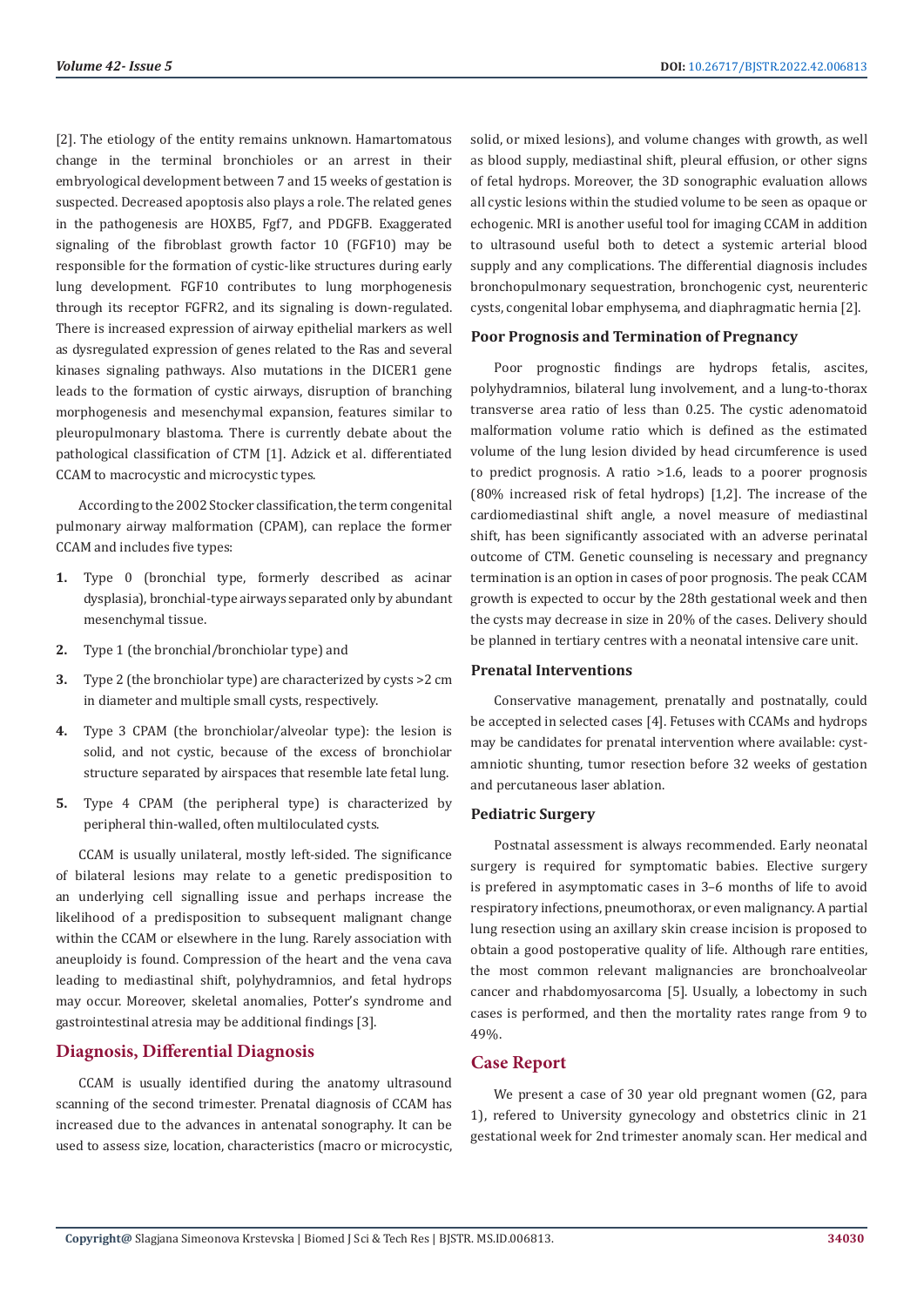obstetric history were uneventfull. In the 10th gestational week of the current pregnancy she had a Covid 19 infection with mild symptoms. The ultrasound exam showed an adequate fetal growth for gestational age, placental morphology and amniotic fluid index. Fetal lung was markedly abnormal with hyperehogenic and cystic lesions mostly in the right lung pulmonary lobe with displacement of the heart and largest cyst with diameter of 10mm (Figure 1). Both partners were detally counceled and amniocentesis was performed. The quantitative analysis for trisomy 13, 18 and 21

was negative for numeric aberrations. MRI was performed: in the right pulmonary lobe in the hilar area there were 3 cystic changes around the blood vessels, in the parachylar area cyst with diameter of 7-8mm, anterobasal area one cyst with diameter of 10mm and smaller with diameter of 3mm. The findings suggested CCAM, type 2 (Figure 2). After genetic counseling parents decided for pregnancy termination, although they were informed regarding the prognosis and possible interventions.



**Figure 1:** Ultrasound images at the level of the fetal thorax.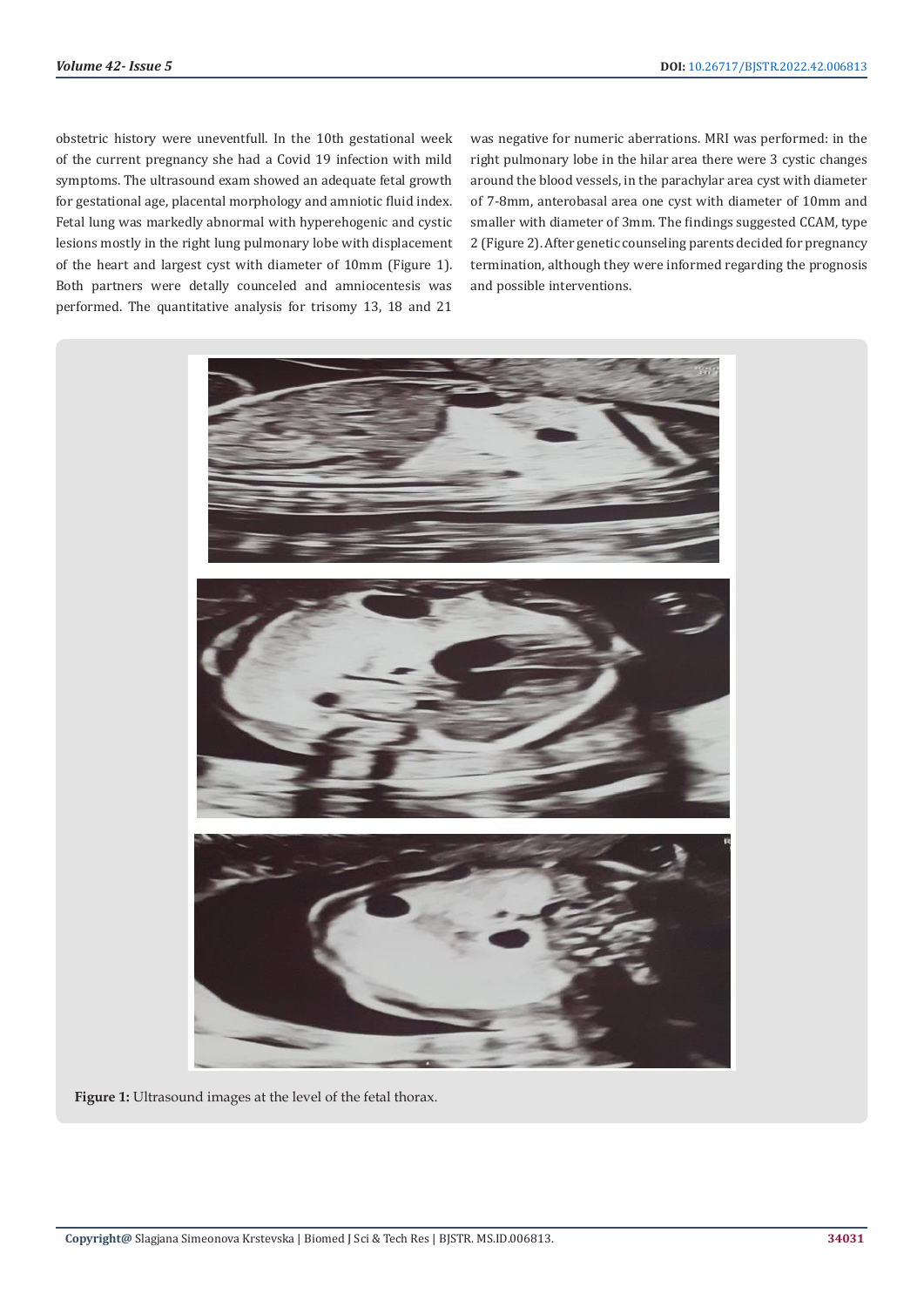

**Figure 2:** MRI images of the fetus.

Pathohistological examination of the male fetus was in favour of the prenatal diagnosis. In the left pulmonary lobe and upper part of the right pulmonary lobe there were small cysts with a diameter of 0,3-0.6cm, lined with one layer of cubical epithelial cells (CK 7+), and thin fibromuscular layer (SMA+, desmin-). Between cystic changes there were parts of a fibrous tissue. The morphology was in favour of congenital cystic adenoid malformation of the lungs type 2.

# **Discussion**

CCAM is a rare condition usually identified in the second trimester morphology scan. Because of the advances in antenatal sonography prenatal diagnosis of congenital fetal lung disorders has increased. Tran, et al. [5] after a retrospective study of 34 cases with CCAM proposed that asymptomatic neonates should have a postnatal CT even if the CCAM seems to have decreased on antenatal ultrasound. Computerised tomography seems better